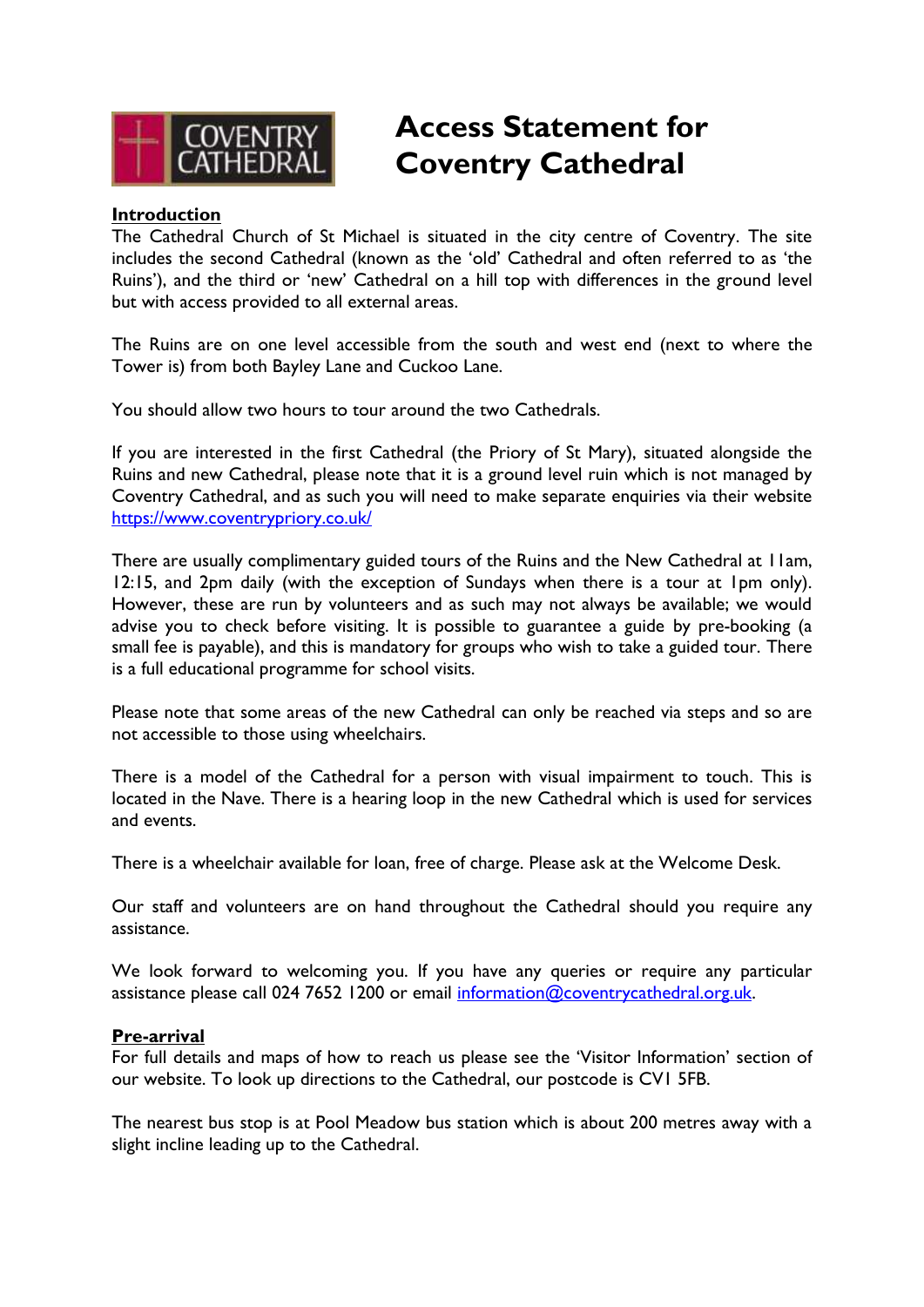The main road outside the Cathedral (Priory Street) has a wide pavement. On the other side of the Cathedral, near the church of Holy Trinity, in Cuckoo Lane and Bayley Lane, there are many cobbled pathways and limited dropped kerbs.

Our brochure and guide are available in larger print upon request.

# **Car Parking and Arrival**

There is no car parking on the site. The nearest car park is Grove Street car park (CV1 5AG) which is located underneath the ring road. For further information please see [https://www.coventry.gov.uk/directory\\_record/11435/grove\\_st](https://www.coventry.gov.uk/directory_record/11430/cox_st)

There are a two Blue Badge parking bays on Bayley Lane.

There is a drop off point on Priory Street, just in front of the steps and ramp leading up to the entrance for the new Cathedral, where there is not a kerb.

# **Access to the new Cathedral – West Screen entrance**



Access to the new Cathedral is via seven steps to a landing then a further thirteen steps. There are hand rails on either side.



Alternatively there is a ramp leading around the old Cathedral up to the porch area between the two buildings.

To enter the new Cathedral there is a vestibule comprising of two glass doors, measuring 90cm wide with 103cm between them.

The welcome desk is directly in front of you. The area is lit.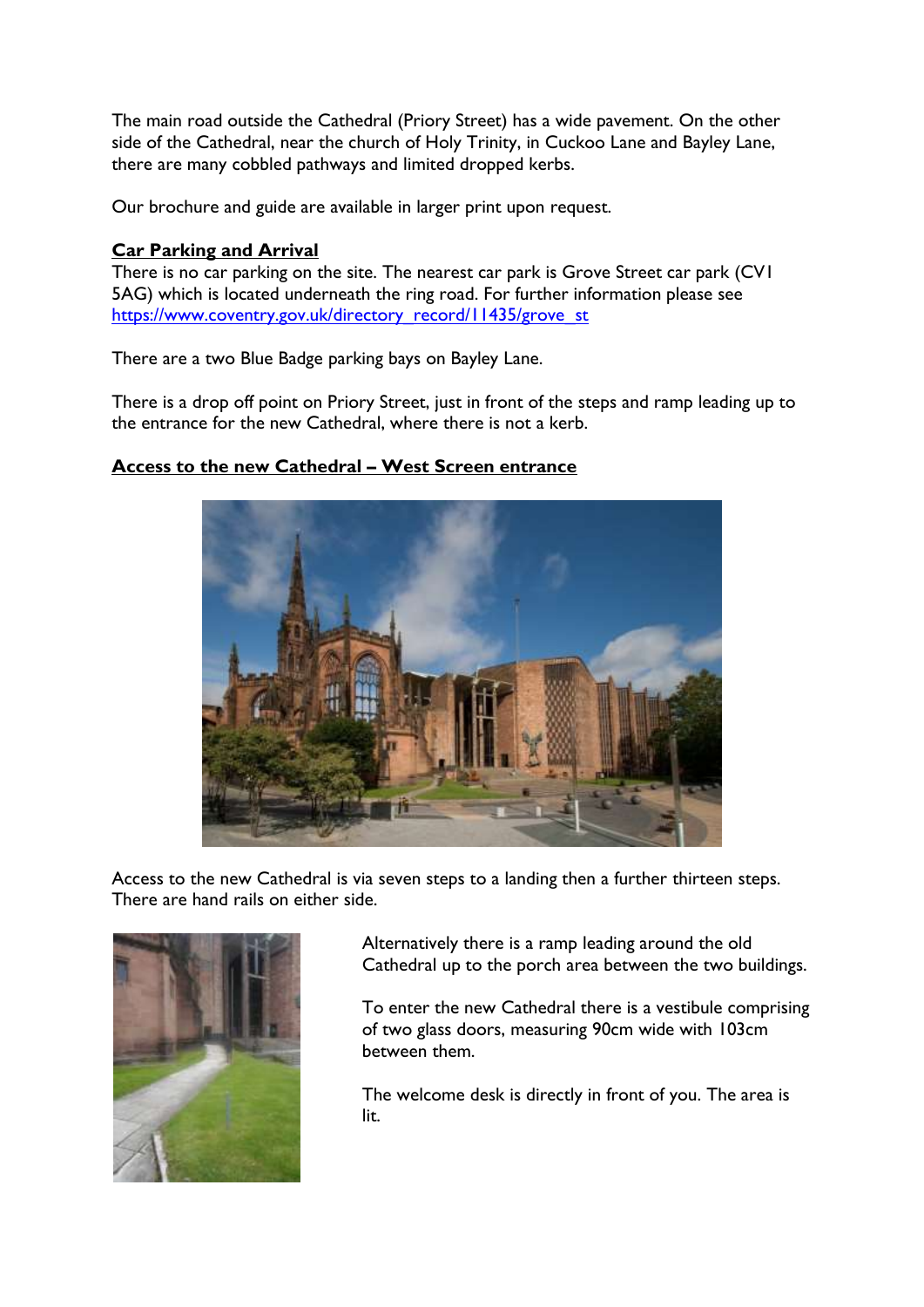# **The Nave and Chapels**

There is level access to the Nave via the West Screen. The floor comprises smooth dark marble paving. There is plenty of seating. The lighting can sometimes be low as it is a mixture of natural and artificial light.

Access to the Chancel walk way can be gained from either side by climbing six steps with a handrail on one side on each set of steps.

Access to the Chapel of Unity is via four steps followed by a landing followed by three additional steps. There is no hand rail and this is the only means of access. Alternatively on request level access can be gained from the outside to the bottom of the three steps where a non DDA compliant metal ramp can be deployed and assistance offered to navigate the upper steps should visitors choose to use it.



Access to the Lady Chapel and Chapel of Christ in Gethsemane are via either a ramp (on the left hand aisle facing the Tapestry) or eight shallow steps from the right hand side. There is a hand rail.

Access to the Chapel of Christ the Servant is via four shallow steps. Care should be taken on entering and exiting this area due to changes in natural lighting. This is the only means of access.

To access the Millennium Chapel there are sixteen steps down from the Lady Chapel/Cathedral or sixteen steps up from Saint Michael's Gallery. This is the only means of access.

There is a service lift to access the lower floor which can only be used with assistance from a trained member of staff or volunteer. Please ask at the welcome desk.

#### **Displays and Exhibits**

Most standard displays are in large font.

#### **Attending a service**

We are able to guide individuals to appropriate seating.

We provide wheelchair spaces in the main body of the Nave.

We provide large print versions of our major services and can arrange to do so for smaller services should you require this. Please let us know in advance if this is the case.

There is hearing loop equipment which is available from the stewards.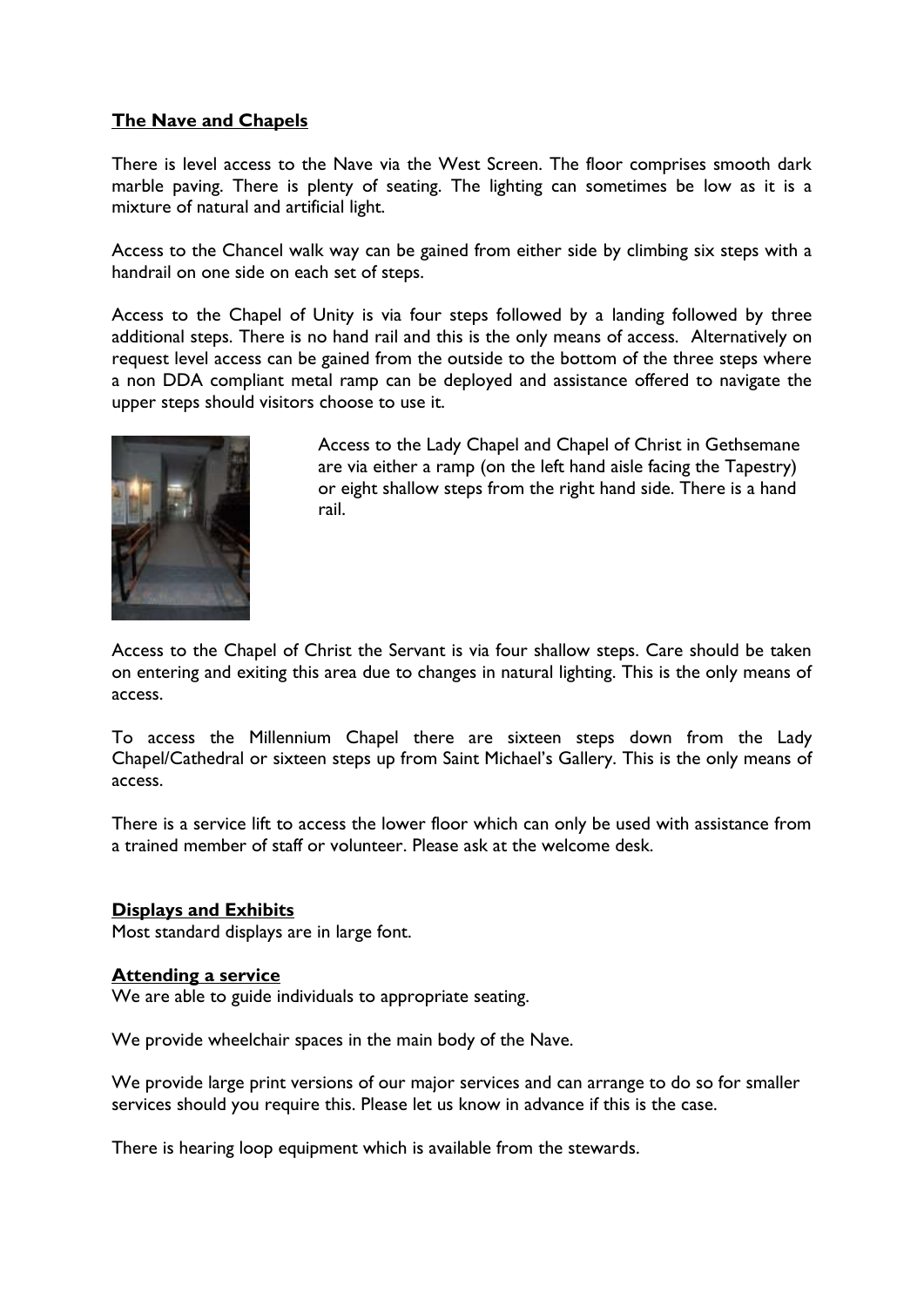We offer communion stations which are accessible without encountering steps.

We offer the opportunity to receive communion from your seat.\*

We make gluten-free wafers available at communion.\*

\*Please let a steward know upon arrival.

# **The Chapter House, Retail outlet, Café, and St Michaels Gallery**

Reached either by descending the staircase from the Nave or alternatively there is access



via the Chapter House entrance from Priory Street, down a wide smooth pathway to a sliding glass door which is 180cm wide. There is a raised weather strip at the threshold at floor level.

The path can be slippery in wet or freezing conditions.

The lower ground floor (or Undercroft) is all accessible with no steps throughout the Chapter House, St. Michael's Gallery, toilets, Lecture Hall and Rising Café.

The Chapter House is completely accessible (the door is 110cm wide but can be extended to 210cm).

There is no hearing loop in this area of the Cathedral.

There is a wheelchair available for loan, free of charge. Please ask at the Retail Desk.

There are toilets in St Michael's Gallery. The Men's toilet is on one level with a door measuring 84cm for access – there is one cubicle and 3 urinals. The Ladies toilets have level access but the 3 WCs are on a raised platform with a step of 18 cm to enable plumbing. The flooring is non-slip.

# **Cafe**

The Rising Café is located on the lower ground floor and has step free level access from Saint Michael's Gallery, and the cobbled pathway running around the north side of the Cathedral.

The internal entrance doors to the Café is 80cm but can be opened to 151cm.

The external entrance door to the Café is 58cm but it is a double door which can be opened to enable 116cm access.

The style and feel of the Café is vintage 1940's, and as such the furniture is not of a uniform shape or size, and is quite close together. There are a mix of chair types and informal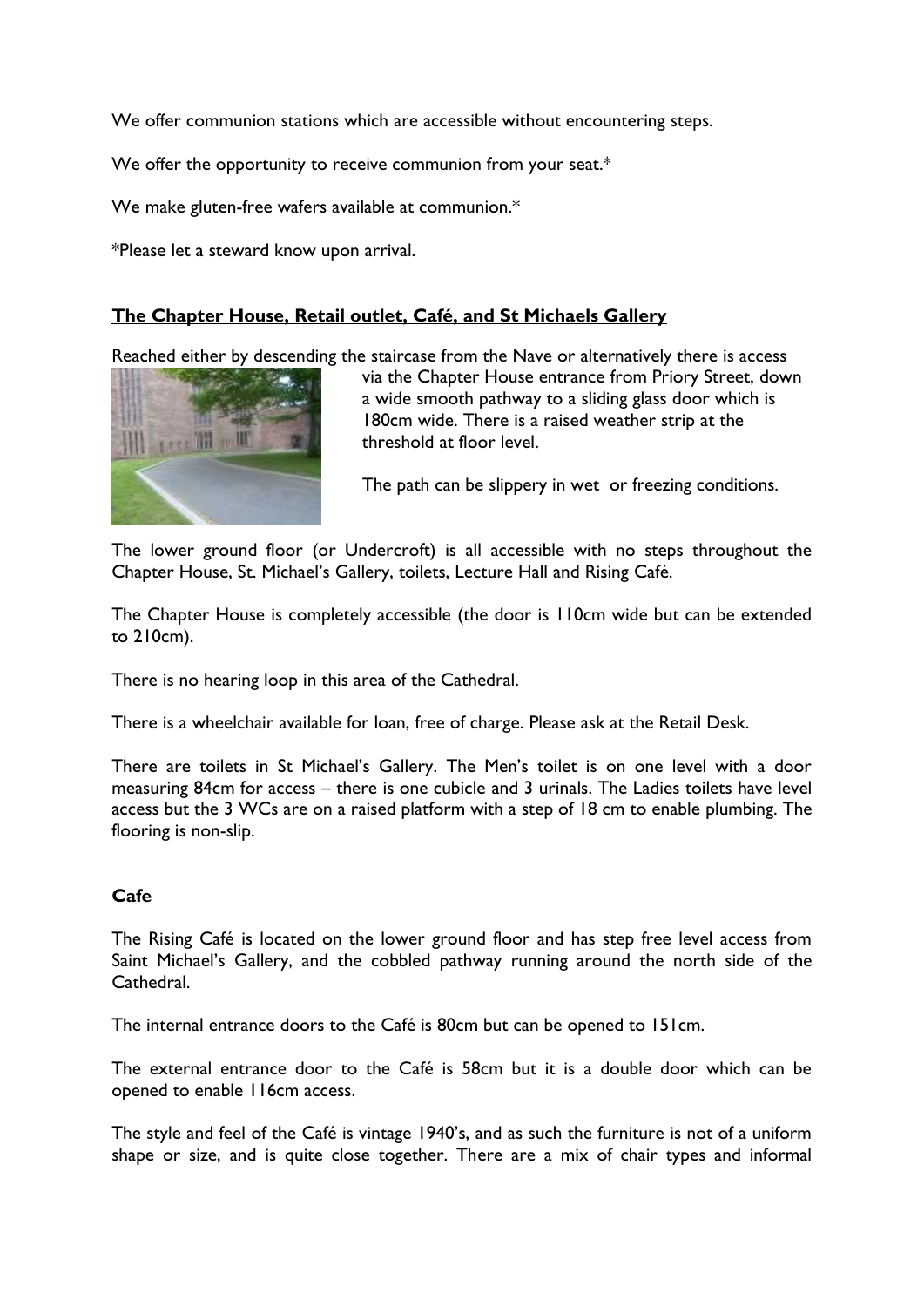seating areas with sofas. Provision can be made for wheelchairs and walkers: please contact the Café directly on 02476 521235 to arrange this.

The flooring comprises dark coloured tiling.

Orders are placed at the counter and brought to the tables by staff.

Male & female toilets and an accessible WC9details below) are located at the rear of the Rising Café.

# **Public toilets**

## **Accessible toilets – rear of Rising Café**

These are one level with a door measuring 80cm for access. There is a unisex accessible toilet which has a door of 82cm wide. The toilet height is 40cm with a 70cm transfer (with the toilet being on the left hand side).

There are three vertical hand rails (one by the sink and two by the toilet). There are two horizontal rails by the toilet, one by the basin & one on the back of the door. The floors and walls are either white or cream. The floor is non-slip.

There is an emergency cord. The lighting is fluorescent but the light switch is not at a lower level. A baby change table is available.

#### **Accessible toilets – Undercroft**

There is also another unisex accessible toilet in the Undercroft. Please ask a staff member or volunteer to escort you. It has a light easy door 82cm wide.

There is 80cm of transfer space from the toilet located on the left. The toilet height is 48cm. There are rails located on either side of the basin and toilet.

There are three vertical hand rails (one by the sink and two by the toilet). There are two horizontal rails by the toilet and one by the basin which has lever taps. The floors are blue and walls are cream. The floor is non-slip.

The toilets are well lit with fluorescent tube overhead lighting with a low level light switch. There is no emergency alarm pull cord.

#### **Grounds**

There is a circular pathway between the Chapel of Unity and the Unity Lawn. This leads to a cobbled area but the path is relatively smooth and 120cm wide.

#### **The Ruins**

The Ruins are built on a hill. There is flat, even access from Bayley Lane (which is cobbled) and from the west end of the Ruins (i.e. where the Tower is) from Saint Michael's Avenue.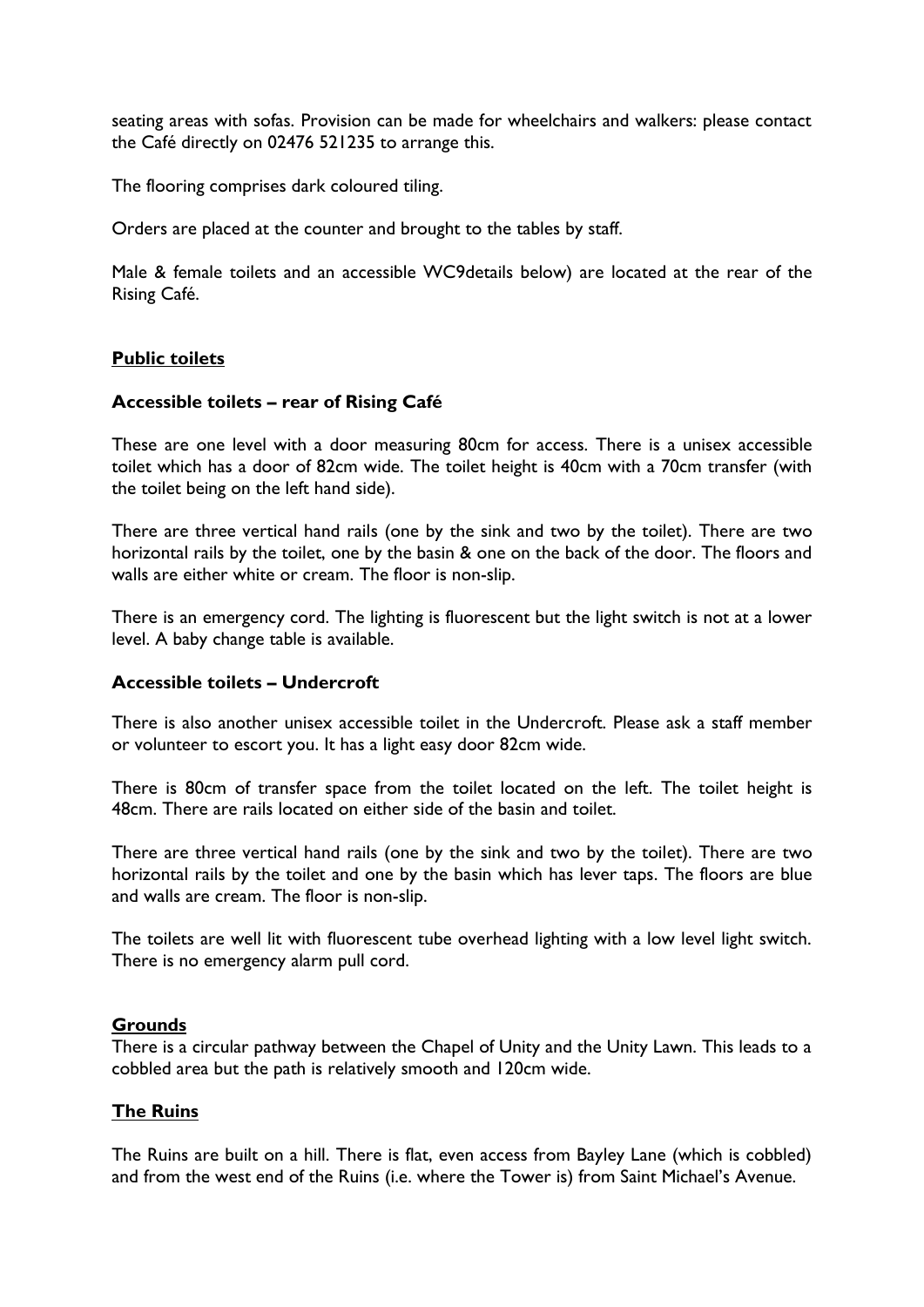

St Michael's Avenue is cobbled but this pathway also has an inlay of smooth stone slabs to enable access.

From the porch which links the two Cathedrals, there are twenty steps from the new Cathedral to the Ruins with a hand rail on both sides.

The ruins are reasonably flat and are a mixture of slabs with some cobbled areas. There is a slight change in the gradient at the north and south aisles. Please take care in the Ruins as there are many raised column bases, tombs & memorials. The paving is uneven in places and can be slippery in wet weather or freezing conditions.

There is a chain across the sanctuary where there are two small steps leading up to the Altar. This is only accessible during times of worship.

Access to the Haigh Chapel within the Ruins is accessible via two steps and the door is 75cm wide. The Cappers Rooms is inaccessible unless you have excellent mobility and sight, due to a narrow spiral staircase Access to this room and the Haigh Chapel are only available by prior appointment.

#### **Blitz Experience**

The Blitz Experience is an exhibition of life in Coventry before and after the bombing. It is located in five rooms underneath the Sanctuary in the Ruins. The access is down seven steps located under a canopy to the right of the Altar. The access is 126cm wide – there is no handrail.

The first room is presented as a 1940s class room with an aisle which is 155cm wide. The introductory film does not have subtitles.

The next room is presented as a kitchen with vinyl flooring with most of the exhibits at a low level.

The door to the next room is 84cm wide with exhibits from floor level to 183cm high. The flooring is carpet tiles.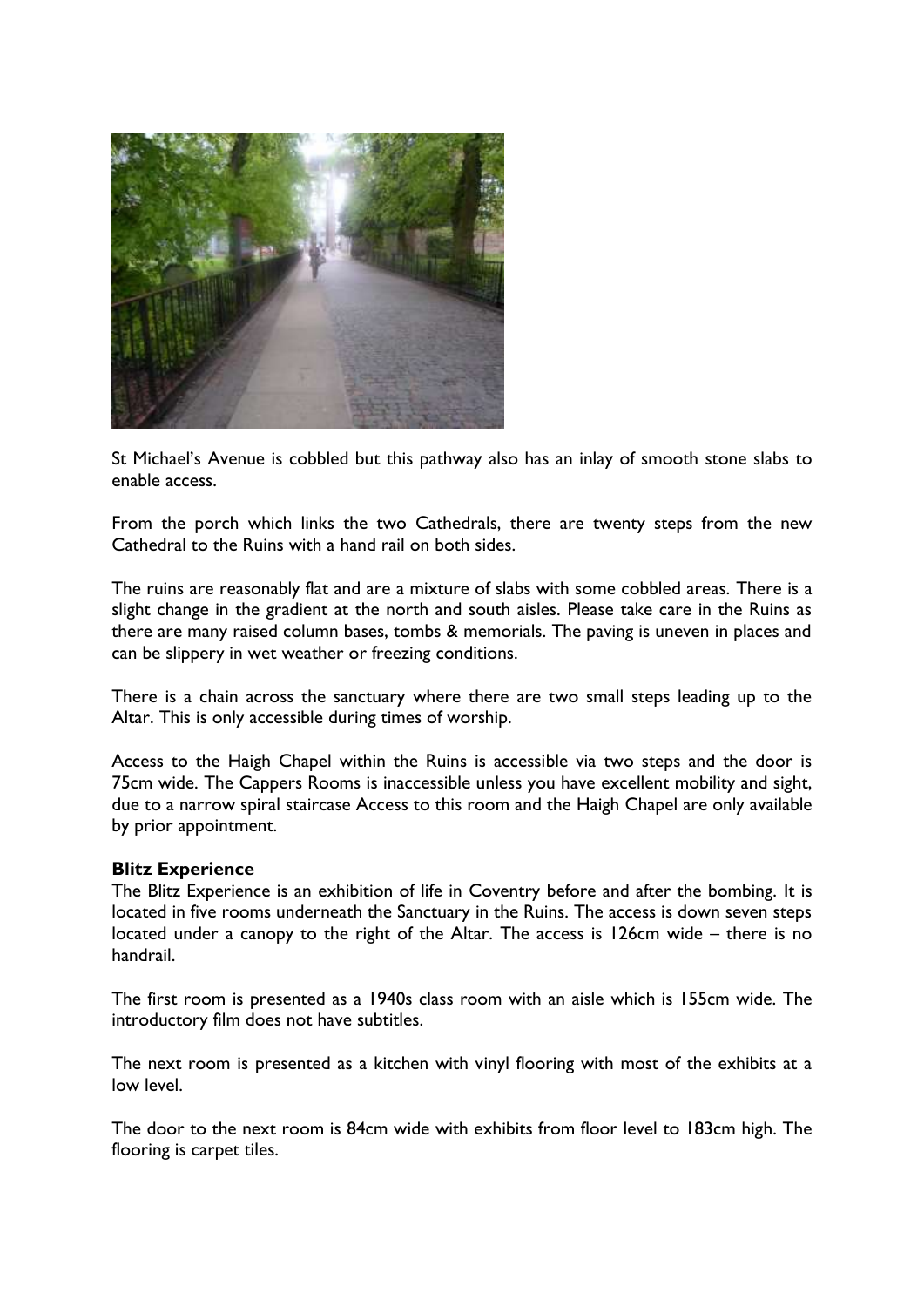The door to the next two rooms is 78cm.

To exit the Blitz Experience, there are five steps up to the exit which is at the Sanctuary where there is fairly level surfaces.

## **Tower and Shop**

The Cathedral Tower shop is located at the bottom of the tower. To enter there is a vestibule comprising of two glass doors, measuring 78cm wide with 136cm between them. There is level access from inside the Ruins apart from a raised threshold and the paved floor is also level.

# **The Tower Climb**

This is accessible through a door which is 60cm wide. There are one hundred and eighty one steps of average 20cm depth forming a narrow spiral staircase, where passing other persons is difficult apart from by pausing in the bell viewing room.

## **Raised platform in the Ruins**

There is a raised platform/stage in the ruins. It is 75cm high with access via five steps at either side of the area and a further two shallow steps towards the rear of the platform. There is no hand rail.

## **St Clare's Church Community & shop, St Michaels Avenue**

There is an access ramp with a double door measuring 178 cm wide. The floor is all on one level. The counter is situated directly in front of the entrance door. It is well-lit and has a lowered desk to enable access (75cm high).

The Shop has shelves at levels up to 155cm – a member of staff is always available to assist. There is occasionally background music playing.



# **Cathedral Offices – Youell House, Hill Top**

The Cathedral Offices are located next to the Cathedral at postcode CV1 5AB. They are accessible via a steep service road next to the Britannia Hotel on Fairfax Street or Priory Row via Hill Top

There is a steep incline on the cobbled alleyway to the entrance of Youell House. This is for approx. four metres. Once through the gate of Youell House there is a smooth paved area which has a slight incline to the office door.